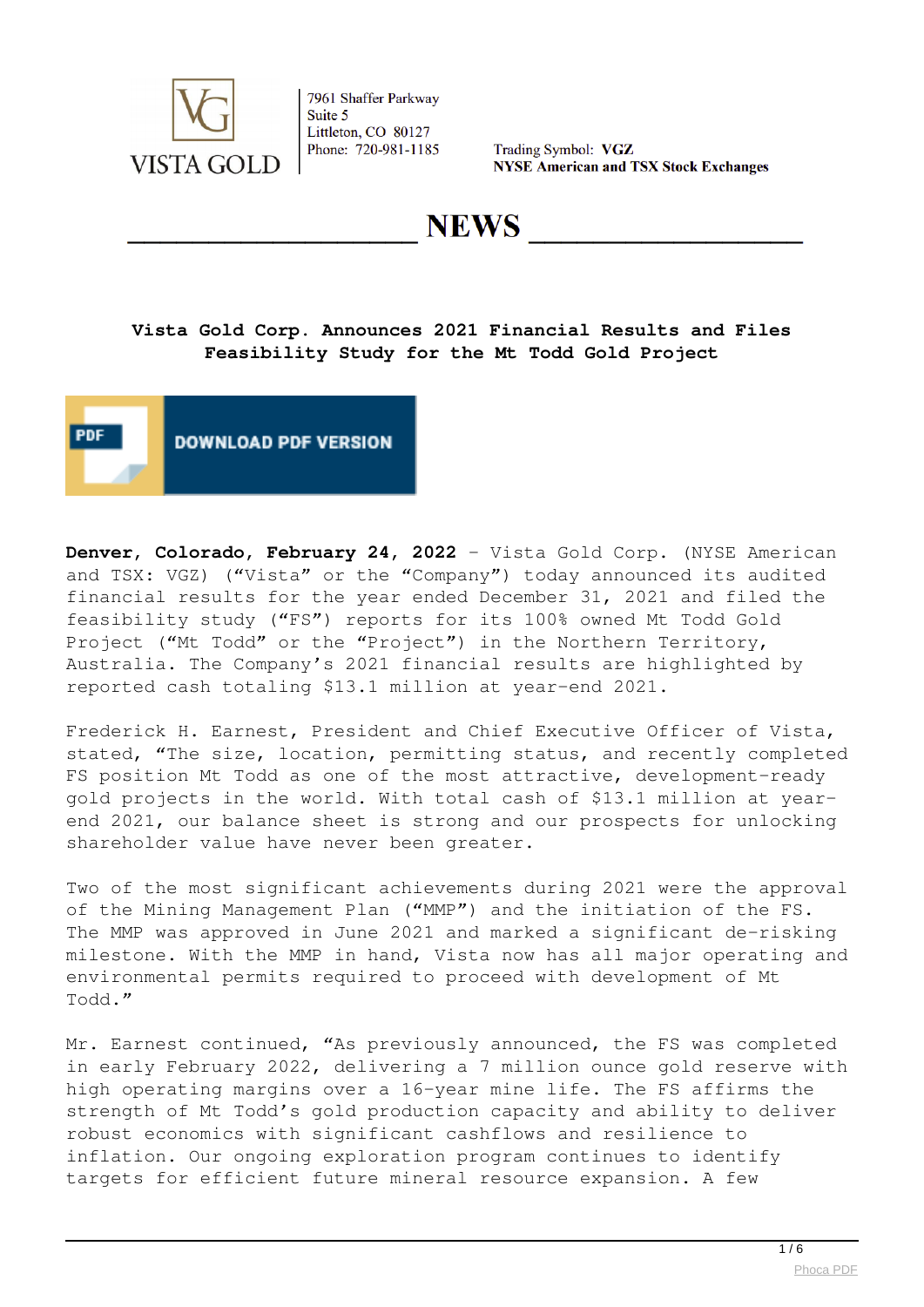

Trading Symbol: VGZ **NYSE American and TSX Stock Exchanges** 

**NEWS** 

# **Vista Gold Corp. Announces 2021 Financial Results and Files Feasibility Study for the Mt Todd Gold Project**

highlights from the FS include:

- After-tax NPV $_{58}$  of \$999.5 million and IRR of 20.6% at a \$1,600 gold price and a \$0.71 Fx rate;
- After-tax NPV $_{58}$  of \$1.5 billion and IRR of 26.7% at a \$1,800 gold price and \$0.71 Fx rate;
- After-tax cash flow at a \$1,800 gold price of \$2.1 billion for years 1 – 7 of commercial operations; and
- Average annual production of 479,000 ounces of gold during years 1 – 7 of commercial operations.

Note: All dollar amounts stated herein are in U.S. currency and are expressed as \$ unless specified otherwise. All foreign exchange ("Fx") rates are in U.S. dollars per Australian dollar.

Mt Todd is a unique and compelling near-term development opportunity. We believe the results of the FS will appeal to many potential partners, investors and lenders and allow us to evaluate a broad range of development alternatives as we seek to unlock maximum shareholder value in 2022." *(See [Vista Gold FS News Release](https://www.vistagold.com/news/news-2022/739-vista-gold-announces-feasibility-study-delivering-7-million-ounce-gold-reserve-underpinning-large-scale-production-at-high-operating-margins-over-a-16-year-mine-life) and [Mt Todd FS Webcast](https://workdrive.zohoexternal.com/external/f1ec5d260fb22a5689c276078aa71d37f37701b997505f8e04a844892afbe5f8) ).*

### **Mt Todd Technical Report Filings**

The Company also announced it has filed a Technical Report Summary ("TRS") prepared in accordance with subpart 1300 of Regulation S-K under the United States Securities Exchange Act of 1934, as amended ("S-K 1300") as an exhibit to today's filing of Vista's Annual Report on Form 10-K. The TRS is entitled "S-K 1300 Technical Report Summary – Mt Todd Gold Project – 50,000 tpd Feasibility Study – Northern Territory, Australia" with an effective date of December 31, 2021 and an issue date of February 9, 2022. This TRS is available on EDGAR at *www.sec.gov/edgar.shtml*. A companion Technical Report for Canadian purposes, pursuant to National Instrument 43-101 ("NI 43-101"), was filed on SEDAR on February 24, 2022 and is entitled "NI 43-101 Technical Report - Mt Todd Gold Project - 50,000 tpd Feasibility Study – Northern Territory, Australia" with an effective date of December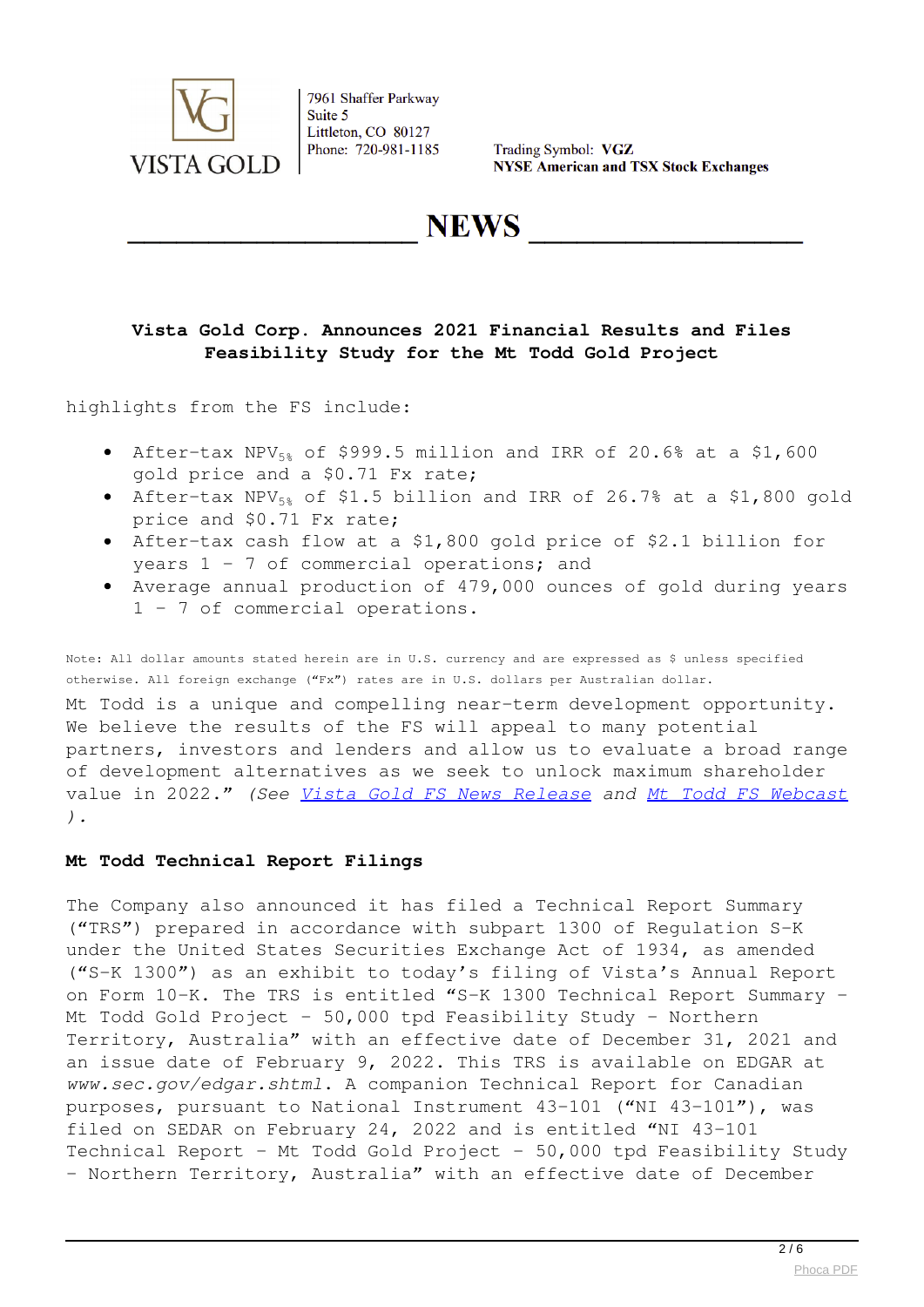

Trading Symbol: VGZ **NYSE American and TSX Stock Exchanges** 

**NEWS** 

# **Vista Gold Corp. Announces 2021 Financial Results and Files Feasibility Study for the Mt Todd Gold Project**

31, 2021 and an issue date of February 9, 2022. This Technical Report is available on SEDAR at www.sedar.com. Both reports may also be found on Vista's website at *[www.vistagold.com](http://www.vistagold.com).*

The technical data and economic conclusions of these reports are identical, with minor differences between the reports resulting only from the respective disclosure requirements of S-K 1300 and NI 43-101.

John Rozelle, Vista's Sr. Vice President, a Qualified Person as defined by 43-101, has approved this press release.

#### **Summary of Financial Results**

Cash and short-term investments (comprised of government securities) totaled \$13.1 million at December 31, 2021 compared to \$8.2 million at December 31, 2020. This net increase of \$5.0 million during 2021 reflects net proceeds of \$12.3 million from the Company's July 2021 public offering, \$2.1 million received from Prime Mining Corp. for cancellation of Vista's royalty interests and back-in right in the Guadalupe de los Reyes gold and silver project ("Los Reyes"), \$1.1 million under the Company's ATM Program, and \$0.7 million received from other dispositions of non-core assets. These cash inflows were offset by expenditures of \$11.2 million, which included normal recurring costs as well as expenditures for work towards completing the FS and Vista's ongoing exploration drilling program. The Company continued to have no debt.

For the year ended December 31, 2021, Vista reported a net loss of \$15.2 million, or \$0.14 per common share on both a basic and diluted basis, compared to consolidated net income of \$0.4 million, or \$0.00 per common share on both a basic and diluted basis for the fiscal year ended December 31, 2020. The net loss for the year ended December 31, 2021 included income of \$2.1 million from the Los Reyes transaction. Offsetting expenses included: \$7.9 million for exploration, property evaluation, and holding costs, which included expenses associated with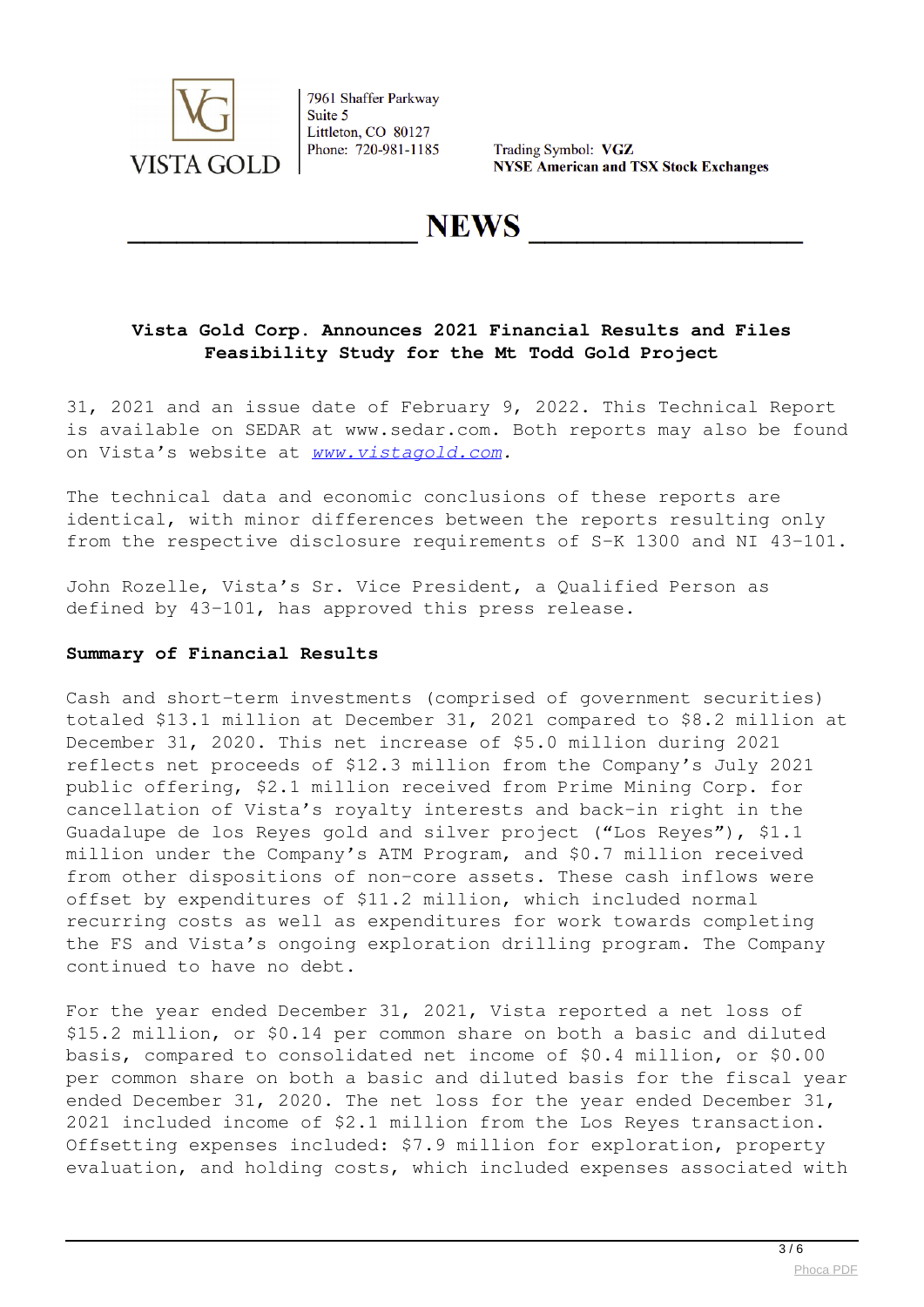

Trading Symbol: VGZ **NYSE American and TSX Stock Exchanges** 

**NEWS** 

### **Vista Gold Corp. Announces 2021 Financial Results and Files Feasibility Study for the Mt Todd Gold Project**

the FS and continuation of exploration drilling throughout 2021; \$3.9 million for corporate administration, which remained relatively consistent with the prior year; and a \$5.5 million non-cash accounting write-down of the Company's used mill equipment, which remains for sale.

Net income for the year ended December 31, 2020 was comprised of \$6.1 million in gains on the sale of the Los Reyes project and partial cancellation of the Awak Mas royalty, \$2.4 million of gains related to the sale of our Midas Gold Corp. shares, and other income of \$0.3 million, offset by \$8.4 million of operating expenses.

The Company's consolidated audited financial statements and management's discussion and analysis together with other important disclosures can be found in the Company's Annual Report on Form 10-K for the year ended December 31, 2021, filed with the U.S. Securities and Exchange Commission and the Canadian securities regulatory authorities.

### **Management Conference Call**

Management's quarterly conference call to review financial results for the fiscal year ended December 31, 2021 and to discuss corporate and project activities is scheduled for Monday, February 28, 2022 at 2:00 pm MT (4:00 pm ET).

Participant Toll Free: (844) 898-8648 Participant International: (647) 689-4225 Conference ID: 8829349

This call will also be archived and available at www.vistagold.com after February 28, 2022. Audio replay will be available for 21 days by calling toll-free in North America (855) 859-2056 or (404) 537-3406.

If you are unable to access the audio or phone-in on the day of the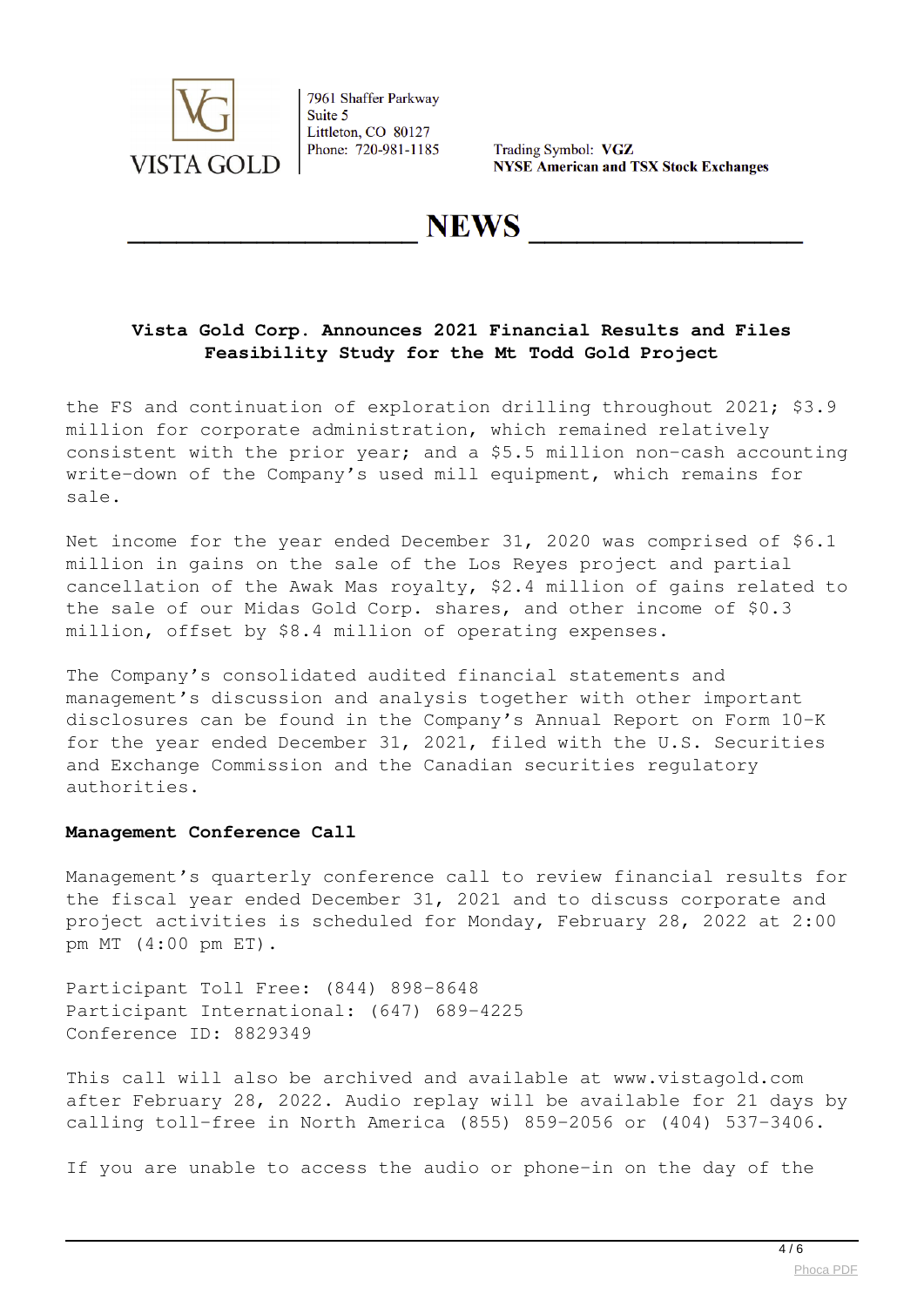

Trading Symbol: VGZ **NYSE American and TSX Stock Exchanges** 

**NEWS** 

### **Vista Gold Corp. Announces 2021 Financial Results and Files Feasibility Study for the Mt Todd Gold Project**

conference call, please email your questions to irevistagold.com.

All dollar amounts in this press release are in U.S. dollars.

For further information, please contact Pamela Solly, Vice President of Investor Relations, at (720) 981-1185.

#### **About Vista Gold Corp.**

Vista is a gold project developer. The Company's flagship asset is the Mt Todd gold project located in the Tier 1, mining friendly jurisdiction of Northern Territory, Australia. Situated approximately 250 km southeast of Darwin, Mt Todd is the largest undeveloped gold project in Australia. All major environmental permits have now been approved.

For further information about Vista or the Mt Todd Gold Project, please contact Pamela Solly, Vice President of Investor Relations, at (720) 981-1185 or visit the Company's website at www.vistagold.com to access important information, including the current TRS and Technical Report.

#### **Forward Looking Statements**

This press release contains forward-looking statements within the meaning of the U.S. Securities Act of 1933, as amended, and U.S. Securities Exchange Act of 1934, as amended, and forward-looking information

within the meaning of Canadian securities laws. All statements, other than statements of historical facts,

included in this press release that address activities, events or developments that we expect or